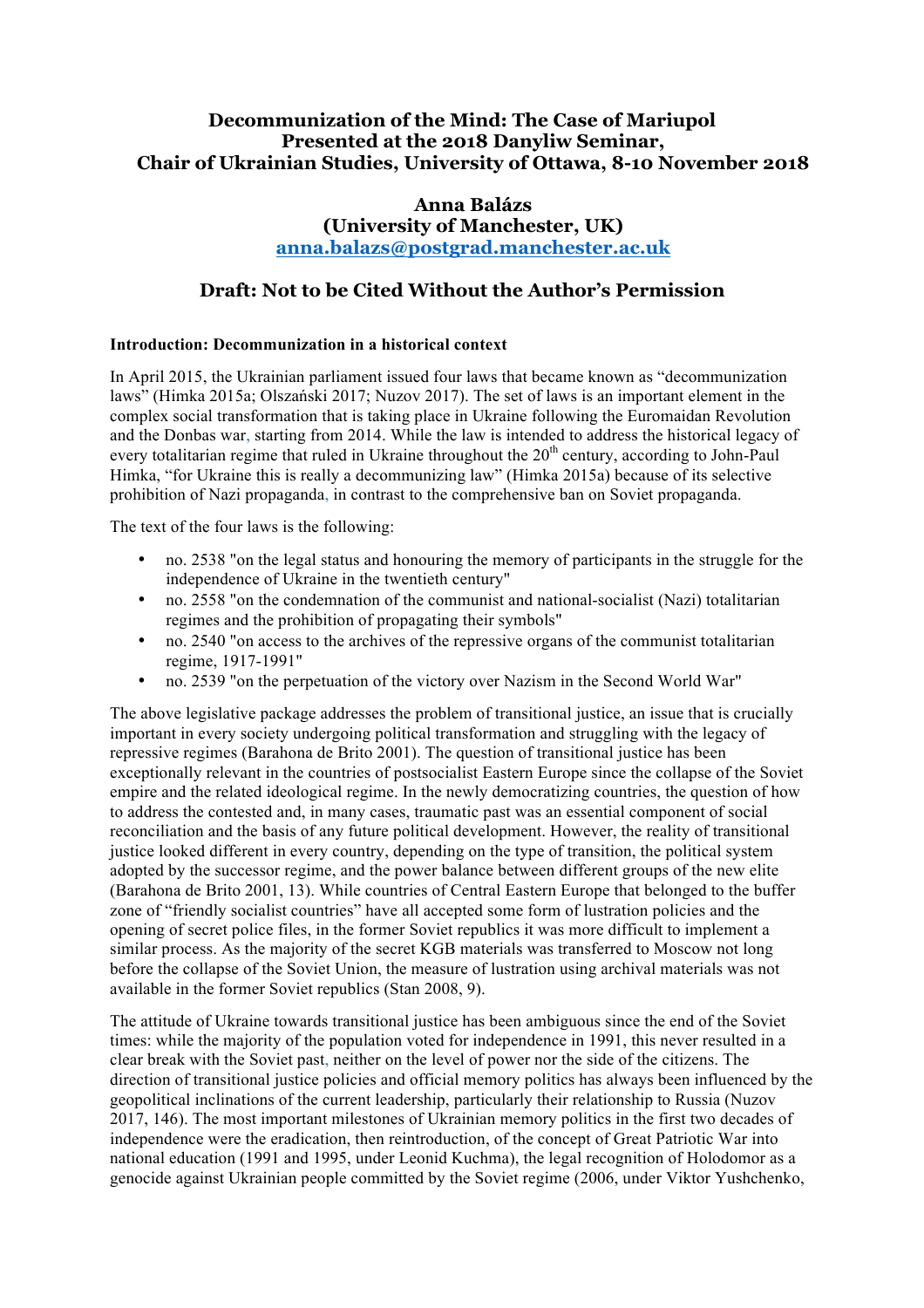denounced by Viktor Yanukovych in 2010), and a decree commemorating the establishment of the Ukrainian Insurgent Army (2007, Viktor Yushchenko, cancelled by Viktor Yanukovych in 2010) (Nuzov 2017, 147).

Besides the pressure resulting from Ukraine's position in a geopolitical buffer zone between Russian and European spheres of power, the treatment of memory politics has also been heavily influenced by the conflicting imaginaries about the Soviet past that exist within the country. Tatiana Zhurzhenko refers to this phenomenon as the "Huntingtonization of the Ukrainian political discourse" that leads to the interpretation of the regional differences as a clash of civilizations (Zhurzhenko 2002). This categorization views Western Ukraine as the representative of "civic" and "European" values, and Eastern Ukraine as a stronghold of Soviet identity that presents an obstacle to progress and European integration. Scholars have repeatedly challenged this dichotomy as reductionist, proposing more nuanced category systems to comprehend the diversity within the Ukrainian nation (Portnov 2013; Richardson 2008; Himka 2015b). Igor Torbakov argues that the post-Soviet identity usually attributed to the population of the Eastern regions is characterized by political passivity, reliance on state paternalism, and a sympathy towards Russia's neo-Soviet historical narrative (Torbakov 2014). In this context, one of the main questions that arises in connection to the new laws is how decommunization policies will work among the realities of the Eastern regions (Himka 2015a): how top-down legislation will affect local memory constructions and daily rituals, and how different groups of citizens will relate to these changes.

### **Methodology and case background**

The present paper addresses the same question by looking at how policies of decommunization law concerning the symbolic aspect of the Soviet past are perceived and debated by the citizens of Mariupol, a mid-sized industrial city on the East Ukrainian front line. The symbolic aspects of the policy are covered by Law n.2558 "on the condemnation of the communist and national-socialist (Nazi) totalitarian regimes and the prohibition of propagating their symbols". On the level of practice, this means three main measures: the removal of Soviet monuments from public space; the erasure of Soviet toponyms; and the reform of the Ukrainian holiday calendar. Based on ethnographic evidence collected in Mariupol between 2015 and 2018 during my one-year fieldwork and shorter field visits, the paper presents an account of how the three above policy measures have been experienced by different groups of the local society, and what the main issues were that arose in relation to the new laws.

Mariupol, a city of half a million inhabitants on the coast of the Azov Sea, had been the centre of the Soviet metallurgical industry until the collapse of the Soviet Union in 1991. Due to its peripheral economic and geopolitical position within independent Ukraine during the 1990s, the financial investments and cultural influences of the postsocialist transformation had a much less significant effect on urban space and everyday life than in more central localities of postsocialist Eastern Europe. As a result, the material and cultural legacy of the Soviet period has been preserved to a large extent, constituting Mariupol as a place of contrasting temporalities. The outbreak of the Donbas conflict served as an unexpected catalyst of change: the temporary occupation of the city by Russian-backed separatist forces in 2014 had shifted the perception of Mariupol within the country, attributing symbolic importance to the city in the Ukrainian national identity, and presenting local residents with a new imperative to reflect on the future of their hometown. My research investigates how various elements of this transformation are executed, perceived and questioned by members of the local community, asking how spatial and temporal forms of Soviet legacy are reinterpreted in a period of political crisis and social change. Decommunization laws and their ethnographic implications is one of the possible entry points to analyse the interplay of nation-wide social transformations and local interpretations of history.

### **Leninopad: The fall of Lenin in the Mariupol public space**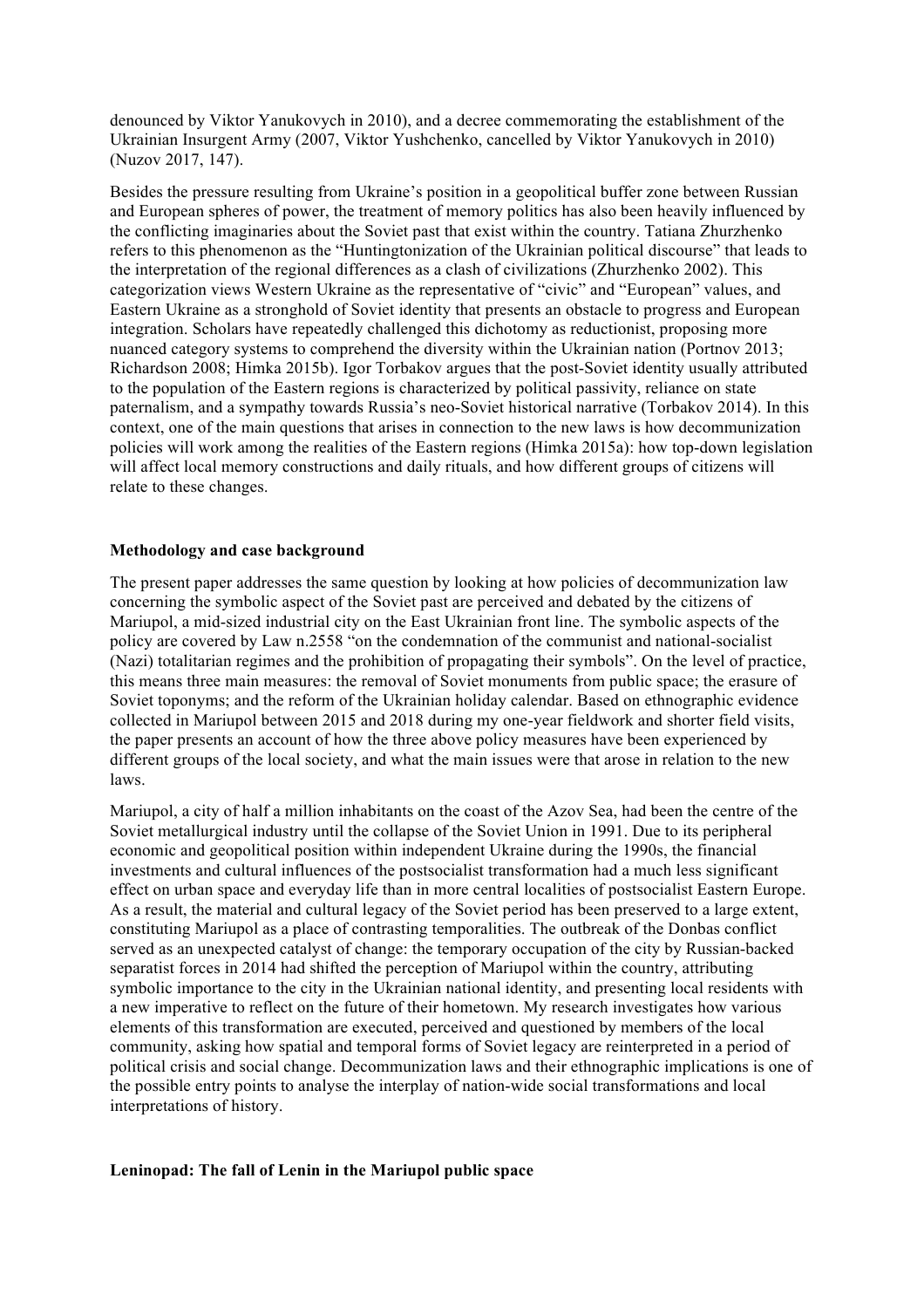As a consequence of the Euromaidan movement, more than 500 Lenin statues were dismantled in the winter of 2013/2014 in major Ukrainian cities and smaller settlements, mainly in spontaneous actions led by pro-European protesters (Olszański 2017, 10). The popular movement titled "Leninopad" was an episode in the series of recurring attempts to eradicate Soviet symbolism from Ukrainian public space. The process started in the Western regions of Ukraine early on after the collapse of the Soviet Union, and reached the central and Eastern parts of the country in waves starting from the 2000s (Gaidai 2017; Olszański 2017). Mariupol, similarly to other cities in the easternmost regions of Donetsk and Lugansk countries, had largely avoided by such decommunizing tendencies until the outbreak of the Donbas conflict in 2014. Therefore, the three main Lenin statues (one in the city centre and two others in the two steel factory districts) have been standing undisturbed by the advent of decommunization laws. The volatility of the official standpoint is reflected by the statement of Yuriy Khotlubey, the mayor of Mariupol at the time, on February 24, 2014 (the day after President Viktor Yanukovych had fled the country) regarding the Lenin monuments in the city. Having passed an order to protect the monuments with a round-the-clock security service against any possible act of vandalism similar to the ones happening around the country, the mayor stated in the local press: "There is nothing to do with Lenin here! If the question of removing the monument becomes timely in the city, we will solve the problem with a referendum."<sup>2</sup> A little more than a year later, Petro Poroshenko, the newly elected president, issued the decommunization laws in April 2015, and the statue of Lenin in the centre of Mariupol was dismantled overnight in August 2015. In 2016, Khotlubey, mayor of 20 years, was replaced by a new administration comprised mainly of former members of the local factory management. When I talked to one of the new local officials in 2018, he summarized the same story this way: "We removed all Lenins, and now everything is fine. People don't miss it, don't discuss it."

My ethnographic inquiries showed a somewhat different picture. While the question about the destiny of Lenin statues was a fundamental component in all of my interview guides, eliciting the issue even when the respondents would not find it relevant by themselves, most of my informants were keen on discussing the topic and had explicit opinions about it. The most common reaction was the same in every generation: "It is part of our history! Why do they have to erase it completely?" However, the same statement had slightly different undertones for young people than for pensioners. Talking to retired steelworkers who spent their lives in a factory named after Vladimir Ilych Lenin, and were deeply embedded in the collective practices and the ideological environment of the socialist workplace before and after their retirement, I expected the sense of disorientation and resentment over the official rejection of the symbols that served as a basis of their identity. More interestingly, most of my informants in their 20s and 30s also expressed clear disapproval of the removal, despite their articulated disinterest or neutrality regarding the person of Lenin as a historical figure. While the idea behind decommunization laws conceives of these monuments as contagious foreign objects in the body of Ukrainian society which continue to spread the ideology of the long-deceased oppressor state, the reality shows that the figure of Lenin became invisible in the public space and largely deprived of its original meanings. The witty comment of Alesya, a 24-year-old interpreter, perfectly summarizes how distant the historical trauma of the Soviet times feels to most of her generation: "I was okay with Lenin, he didn't do any harm to me!" As Vova, a 28-year-old doctor formulated: "Looking at him, I didn't think of Lenin, Stalin, Soviet Union, or that I want to go back... I just thought, yes, it's Lenin, it's okay". However, this neutrality should not be taken for an obvious sign of powerlessness: the invisibility of Lenin can be interpreted in the framework of "banal nationalism" (Billig 1995) (in this case, rather "banal socialism"). According to Michael Billig, the author of the concept, hidden or trivial symbols of an ideology are never completely innocent, as they remain unquestioned and unchallenged, and as such, they help to naturalize the ideological discourse they represent towards an off-guard population (Billig 1995, 8).

Speaking to my informants, however, did not suggest a lack of alertness about hidden ideological messages; instead, an explicit desire of understanding and conversation. Some of them simply

<u> 1989 - Johann Stein, fransk politik (d. 1989)</u>

<sup>&</sup>lt;sup>1</sup> The word *Leninopad* is a neologism that translates to "Leninfall" (see vodopad = waterfall etc.)<br><sup>2</sup> «Ленин тут не при чем! Если в городе назреет вопрос по сносу памятника, то его мы будем решать на референдуме» n.a. 2014 "В Мариуполе судьбу памятника Ленину решат на референдуме" 0629.com.ua. 25 February, https://bit.ly/2yoVMJG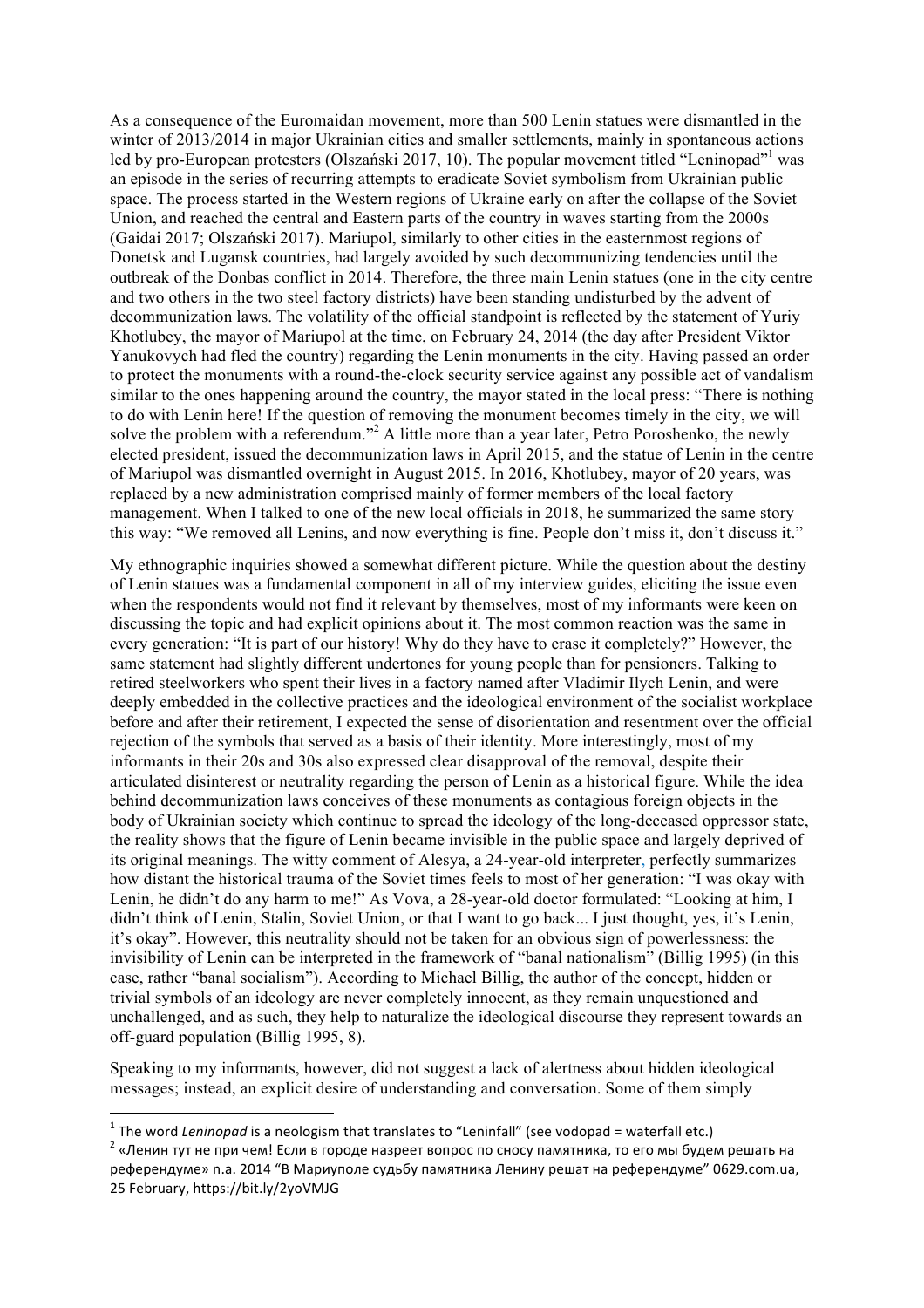objected to the destructive nature of the removal policy, arguing that the mere demolition of a monument does not improve society in any constructive way, but the most important critique pointed to the lack of any basic social consensus regarding the evaluation of the Soviet past, Lenin, and the new national heroes. In this view, the erasure of Lenin from public space represents an absolute denial of a historical period, a policy that does not allow either the processing or a better understanding of traumatic aspects of the past, therefore it cannot lead to any positive social outcome. There was a general consensus among my young informants that the removal policy is an externally imposed, superficial political measure that does not address the underlying social problem, the existence of which was never debated in our conversations. As Alina, a 26-year-old woman working in the contemporary art centre put it: "Yes, they removed Lenin. But in your mind, you didn't remove anything. This is a problem. Decommunization of the mind didn't happen." In order to achieve that, she argued, the issue of the Soviet past should be addressed in the Ukrainian state education in a nuanced and objective manner, and other forms of social dialogue should be given space and publicity.

The lack of dialogue was especially noticeable in connection to the successor of Lenin in the Mariupol public space. Four months after the Lenin statue in the city centre was dismantled in August 2015, a new statue of Svyatoslav the Brave, the First Kievan Prince, appeared in its place in December 2015. The popular perception of the new monument was fairly unequivocal: Mariupol residents were most often shaking their heads with an ironic smile when I asked about it, admitting they have no idea who the person was standing in the place of Lenin. The introduction of new heroes is an important element in the nationalizing policy of post-Maidan Ukraine, and as such, it is articulated in the decommunization laws as well (Himka 2015a). However, the social consensus around these new national heroes is similarly weak in regard to the Soviet symbolism it replaces. In this particular case, the statue was presented to the city by the father of a member of the Azov Battalion, a Ukrainian military unit that started out as a voluntary organization and played a significant role in the recapturing of Mariupol from the pro-Russian separatist troops in the spring of 2014. The fact that almost nobody was sure who the subject of the new statue was, shows that the emergence of new heroes is not the result of an organic process based on open dialogue between different groups of the local society. Olga, a 29-year-old journalist suggested that the lack of debate evokes precisely the Soviet way of externally imposed heroes: "I don't like this new monument because of the way they put it there. They didn't ask anyone! The same way the Soviet Union did with Lenin!"

The attitude of local authorities towards monuments and the related social debate is ambiguous. As members of the new Ukrainian leadership, they repeat the official narrative about Ukrainian national values and the denouncing of the Soviet past, but they cannot ignore the reality that a significant part of their electoral base lives in different realms of traditions and value systems. This results in contradictory situations, when the mayor of Mariupol participates in the inauguration ceremony of Svyatoslav the Brave in the winter, and conducts the Victory Day celebrations with Second World War veterans on the 9<sup>th</sup> of May. Other than the similar re-enactments of the Ukrainian nationalist and neo-Soviet ideological standpoints, city hall officials showed openness to more organic and localized versions of commemorative practice. One of the directors in the cultural department described to me their plan to erect a statue in the city for George the Winner, Crimean Greek hero, in reference to the local Greek community. However, similar projects still do not facilitate any social dialogue that would include different groups of the local population.

In this political and cultural environment, there was one event that stood out strikingly by its conscious objective to reflect on the Soviet legacy and create a space for discussion: the DECOM Picnic organized by Platforma ТЮ, the only contemporary art space in Mariupol. The DECOM Picnic was held for the first time in 2016, the same year when TIO started its operation, on April 22, the birthday of Lenin. It was a public gathering in the backyard of the local history museum where a number of discarded Lenin busts and other Soviet personalities have been placed after the decommunization laws came into force. Participants created collages and posters related to the topics of Lenin, the Soviet past and the recent turn of memory politics, using old communist-themed postcards, Soviet liquor labels, recycled interior objects and the discarded monuments themselves. In the next year, the DECOM Picnic was held in the venues of ТЮ, in form of a dress up party combined with the screening of "Leninopad", a short movie discussing the spontaneous toppling of Lenin statues in the winter of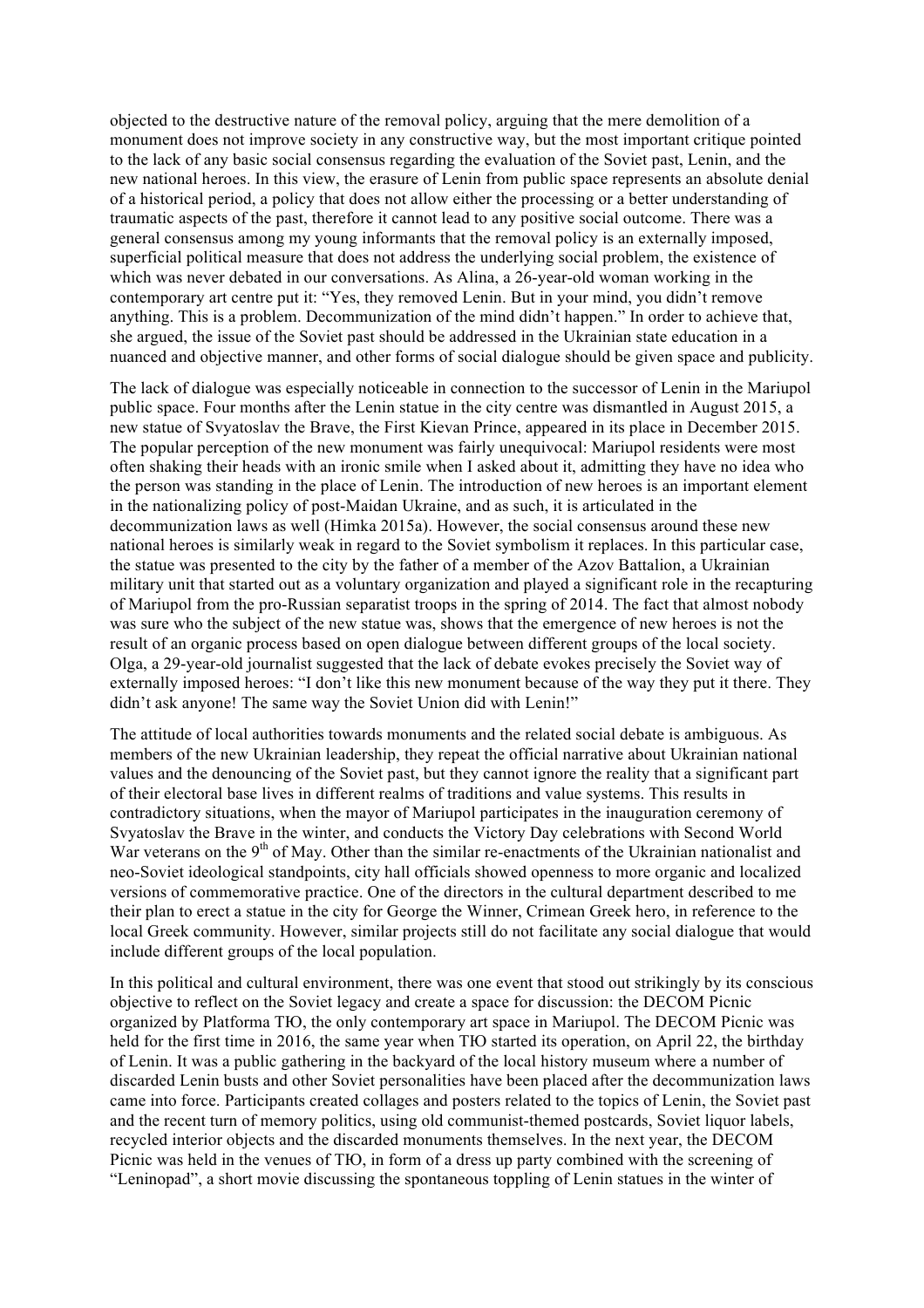2014. One of the workers of ТЮ, the 23-year-old Iskra, emphasized intergenerational dialogue as the most important feature of these occasions: "So many people came who usually don't visit our events, including people who actually lived in the Soviet Union, so we could share our impressions." The example of the DECOM Picnic shows how bottom-up forms of social dialogue can work in practice, filling the void left by the lack of state initiatives to address the question in depth.

#### **Set in Steel: Ideology and infrastructure behind toponyms**

We were sitting in the office of Lyudmila Leonidovna, the director of Ilych Factory Museum. Factory museums, at least those like Ilych Museum, are a Soviet genre, and they are still present in large numbers around the industrial cities of Eastern Ukraine. Their very existence is a clear indicator of how Soviet ideology viewed the role of industry and labour in the country. Contrary to certain neoliberal discourses that construe blue collar labour as outdated, dirty and inferior to other, higher status jobs, the Soviet system regarded industrial workers as the economic and political basis of the communist state, and created the adequate forms of representation accordingly (Kideckel 2008; Petrovici 2011). Factory museums retell the history of the plant in a way to reaffirm its central role in the substantive economy *(khoziaistvo)* of the Soviet city (Collier 2011, 82), and to articulate the importance and status of the workers in both the national and local contexts. Thirty years after the fall of the Soviet Union, these places stand as memorials of a long disappeared political value system, but in many cases, they are also put in the service of the new economic interests and the related ideologies. The Ilych Museum today, similarly to a couple of other factory museums in the region, is a peculiar heterotopian construction that preserves the heritage of Soviet industrial culture, while also being used in the creation of a new type of corporate identity. It is probably the last public space in Mariupol where Lenin survived, and still occupies a central place in the exhibition display. They did not defeat Ilych here, or so it appears. Lyudmila Leonidovna commented on this situation in the following way: "In the Soviet times, there was a great amount of Lenins everywhere, but now he is only on one wall, in connection to the year of 1947 when the factory was named after him." This statement sounded somewhat surprising, in view of the fact that Lenin does not appear only at the renaming, but the whole exhibition starts with his image in the middle of the entrance wall. The second surprise came right after that, when Lyudmila Leonidovna added: "Now the factory was renamed again, after Zot Ilych Nekrasov, so it does not bear the name of Lenin anymore." Me and my friend, a native of Mariupol, asked again, equally puzzled: "After whom?" Lyudmila Leonidovna explained that the factory, in its official name *Mariupol Metallurgy Plant Ilych* (Мариупольский металлургический комбинат имени Ильича) has also fallen under the effect of the decommunization law in 2015, but the renaming would have caused serious economic disadvantage for the management.

"Ilych Steel is a brand! We have a product certificate that is accepted all over the world. This is why we are able to sell our steel for a higher price. We respond for the quality. This is a brand, and we were threatened to lose that brand. It is written there, we give MMKI steel. And if it was written something like we give MMKO... it could have changed everything. It would have been simply a catastrophe for us that this law was created. Because everyone already forgot what kind of Ilych is that, Vladimir Ilych or someone else. But this is the name of the company."

Following the above considerations, the management came up with the idea to rename the plant after a ferrous metallurgy engineer from Dnipropetrovsk, Zot Ilych Nekrasov, who conducted research during the 1970s in the factory about the quality improvement of cast iron, and happened to have the same middle name as Lenin. This way they were able to save a part of the renaming costs, and most importantly, preserve the brand in order not to disrupt the operation of international business.

This story demonstrates how the law about renaming affects local life not only on the level of temporary inconveniences and symbolic struggles, but it intervenes in the material and practical textures of everyday life in profound ways. To formulate it eloquently: you can discard a name, but you cannot discard a hundred million tons of steel that stands behind that name and its history. By a hundred million tons of steel, I refer to the ways in which the Ilych plant is embedded in the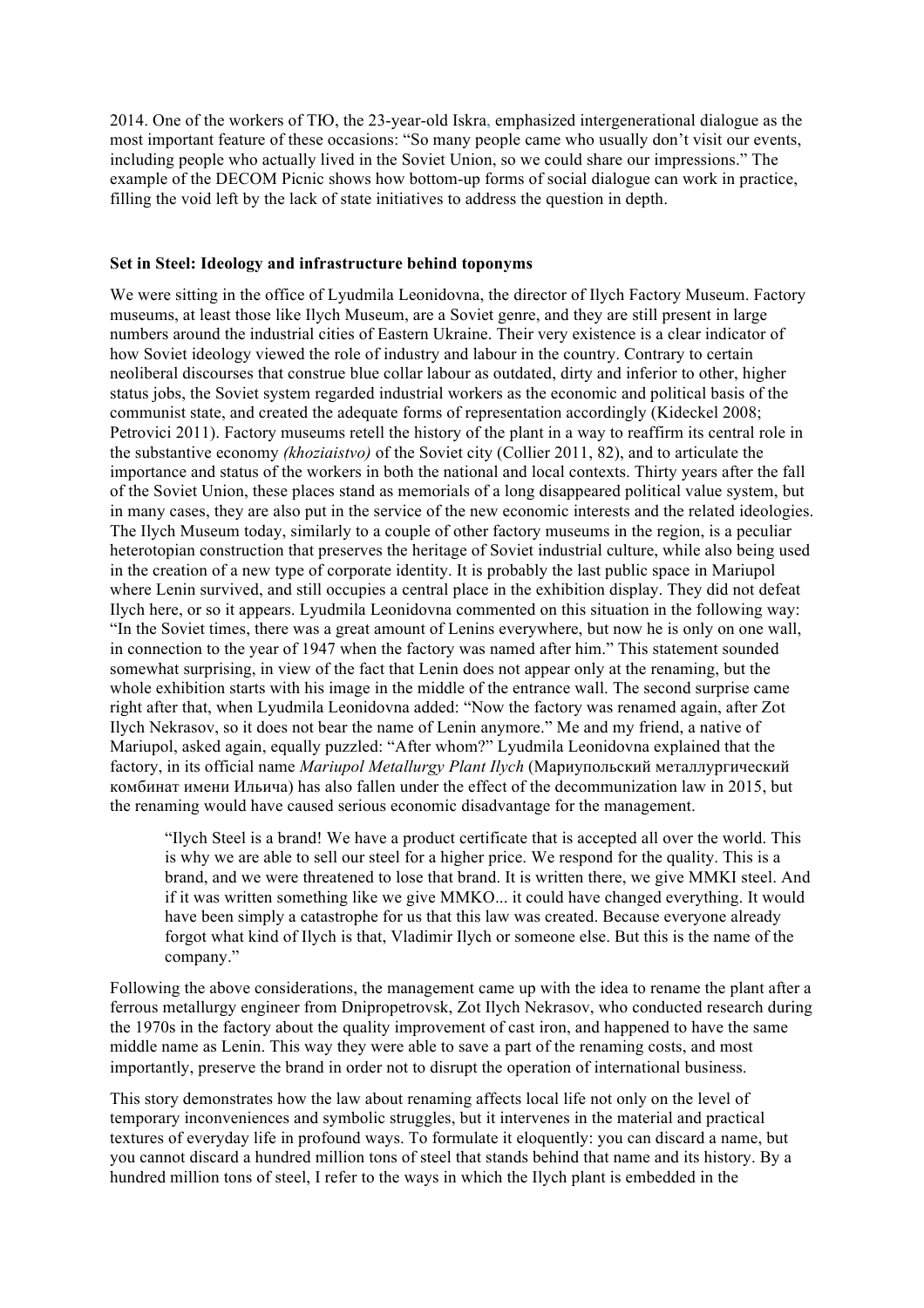materiality of everyday life. First, the factory is an active business operation that provides employment to a significant percentage of the local population and, no less importantly, generates profit to its owners and management. Second, the factory occupies a central role in the identity and imagination of local citizens as a place of labour, kinship, collectivity and material livelihoods. Third, the factory in its physical materiality determines the urban landscape in fundamental ways, including public utilities, urban infrastructure and ecology. Looking at this complex ensemble of material and symbolic structures connected to the steel plant, it is easy to understand that the simple removal of the name Ilych would have hardly shaken the foundations of a whole lifeworld that had been constructed around the ideology represented by the name of Lenin. The case of the Ilych factory demonstrates what Caroline Humphrey called "the ideological role of infrastructure" (Humphrey 2005, 40), describing the subtle and indirect ways in which the built environment contributed to the creation of specific Sovietized subjectivities.

The inertia of material infrastructure that Sephen Collier called "the intransigence of things" (Collier 2011, 202) is illustrated by the case of another public institution in the city: the *Palace of Metallurgists*, commonly referred to as *DK Metallurgov*, has been also renamed recently from its original name, *Palace of Metallurgists of Ilych Plant* (Дворец Металлургов комбината имени Ильича) to *Ukrainian House* (Украинский дом). Palaces of culture, in vernacular speech referred to as *DKs,* are another type of Soviet cultural institutions that survived until the present day and are looking for their new role among the radically altered cultural environment. In the Soviet times, palaces of culture served as partner institutions of the factories, extending workplace collectivity to the sphere of leisure and free time. DKs fulfilled a variety of cultural functions: they hosted official celebrations of state and factory holidays, theatre and music events, and the amateur art collectives of factory workers and their children. Today their role is varied in each institution, depending on the source of maintenance and the type of management. DK Metallurgov was originally a culture house of the Ilych factory, and it stayed in factory maintenance well after the postsocialist turn, until it was transferred to the cultural department of the Mariupol city hall in 2016. In the words of Ivan Rodionovich, the long-established director of the DK, the renaming was facilitated not only by decommunization law, but also by the changing function of the culture house: "In the city hall they said that the DK does not only fulfil its old function as a palace of culture for metallurgists anymore, but it works for the whole city now. So, they decided to rename it to Ukrainian House, in relation to our current political situation."

When asked about the difficulties in relation to the renaming, Ivan Rodionovich stated that they did not have any major problems similar to the Ilych factory, besides the time-consuming process of rewriting every contract with business partners and utility providers. However, in the end of my visit he mentioned the conflict with a couple of pro-Ukrainian activists who repeatedly expressed their discontent over the old sign on the top of the building still advertising the name "Ilych".

"These so-called patriots come and complain that it is a disgrace to have that sign on, and it is against the law, so they will take legal action. I always say, tell me how to remove those letters? They are from iron and stainless steel, they were produced in the factory thirty years ago. They weigh hundreds of kilos, it would cost a fortune, and currently we have more important items in our budget. I am asking, what kind of patriots are you if you have nothing better to do than fight against some letters on a building? We are working in this building every day to promote Ukrainian culture, help to educate people and provide them the opportunity to develop themselves – maybe this is patriotism, not the crying about the letters?"

The story of iron letters shows that names, institutional practice and material infrastructure can change in a different pace, producing conflicting temporalities and peculiar constellations of meanings.

#### **12PM Moscow Time: The decommunization of the holiday calendar**

I spent the 2017 New Year's Eve as a real Mariupolean, sitting in the dimly lit living room in full makeup, drinking sweet champagne, and chatting with Lilya, my local friend, while *Ironiya Sudby* was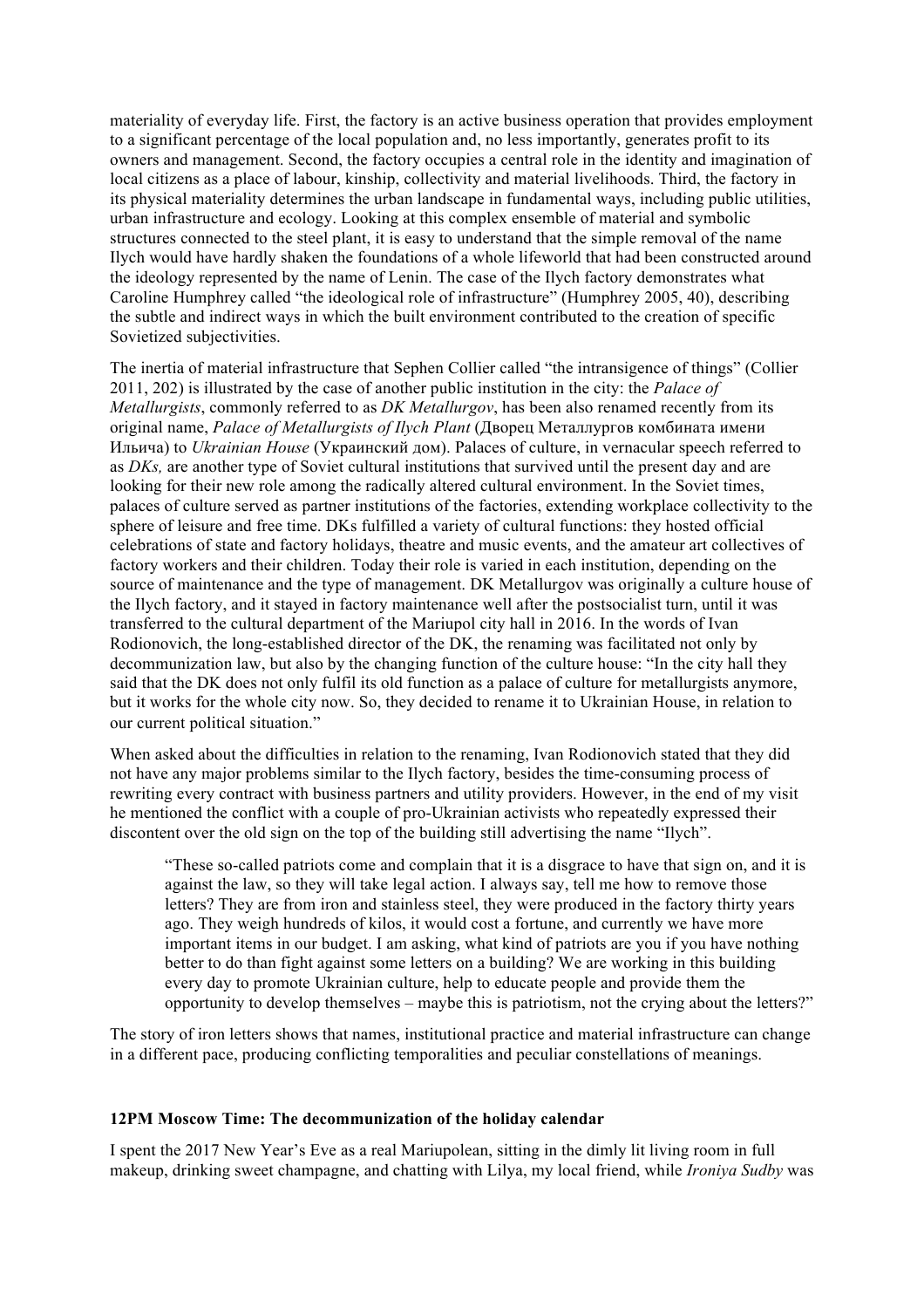playing on the television. Ironiya Sudby (in full title: *The Irony of Fate, or Enjoy Your Bath!*) is a movie about a man who drinks too much vodka during the New Year *banya*<sup>3</sup> visit, and the next day he finds himself in Leningrad instead of Moscow by mistake. Due to the uniformity of Soviet urban design, he does not recognize the difference until he enters his apartment, where he finds a woman different from the one he expected. Ironiya Sudby can be best described as the *Love Actually* of the post-Soviet region. Since its debut on the screens on December 31, 1975, the film has become the traditional New Year's Eve movie, intended to add a sparkle of fairy tale romance to the festive season. Sitting in front of the television, Lilya told me that Ukrainian authorities wanted to ban the movie from the New Year's Eve programme after the conflict with Russia started, but unlike Lenin statues or street names, this tradition has not yet been eradicated during the de-Sovietisation efforts of the Ukrainian state. Lilya also told how the Russian-Ukrainian conflict has changed the structure of New Year celebrations:

"Before the war with Russia, we celebrated New Year two times. First according to Russian time, as midnight is one hour earlier there: we listened to the Russian President's speech, then the *kurante* (chimes) from Kremlin. After that came the Ukrainian midnight, Ukrainian President's speech, and the next kurante. It was also a chance to drink champagne twice!"

This symbolic manifestation of living in parallel time zones was an idea that stayed with me after that night, and made me think about the role of holidays, temporality and celebratory practices in the time of social transformation. The decommunization of the Ukrainian holiday calendar started in the 1990s with the elimination of some less important Soviet holidays such as Soviet Constitution Day (December 5), or the renaming of Soviet Army Day (February 23) to Ukrainian Army Day (Wanner 1999, 113). By the end of the 1990s, the Ukrainian state holiday calendar contained the following holidays:

| 1 January    | New Year's Day                            |
|--------------|-------------------------------------------|
| 7 January    | Orthodox Christmas                        |
| 8 March      | Women's Day                               |
| Variable     | Easter Monday                             |
| $1-2$ May    | <b>International Labour Day</b>           |
| 9 May        | Victory Day                               |
| 28 June      | <b>Ukrainian Constitution Day</b>         |
| 24 August    | Ukrainian Independence Day                |
| 7-8 November | <b>Great October Socialist Revolution</b> |

Among these nine days there are two religious holidays, two Ukrainian national holidays introduced after the beginning of independence, and the remaining five are Soviet holidays. The holiday of the Great October Socialist Revolution was first renamed to the Day of National Reconciliation in 1999, then abandoned altogether (Wanner 1999, 113). Consequently, the majority of Soviet holidays was still included in the state calendar by the time decommunization laws were introduced. The only holiday directly affected by the law is Victory Day: starting from 2015, Ukraine introduced May 8 as the Day of Remembrance and Reconciliation, following the European tradition to celebrate the end of the Second World War on May 8 instead of May 9. However, May 9, the Soviet version of the holiday also remained an official day off under the same name of Victory Day (Himka 2015a). The rest of the holidays were left intact by the law, but proposals to cancel Women's Day or Victory Day repeatedly appeared in the Ukrainian parliament, meeting general opposition from the side of the population.

How did the citizens of Mariupol perceive these major and minor disruptions in their cycle of ritual time? The most frequent reaction was the feeling of puzzlement and displeasure about the top-down intervention in their long-established habits. This was the most apparent in the case of Women's Day and Labour Day. Both of these holidays started out as fundamental components of the Soviet ritual

<u> 1989 - Johann Stein, fransk politik (d. 1989)</u>

 $3$  Traditional Russian public bath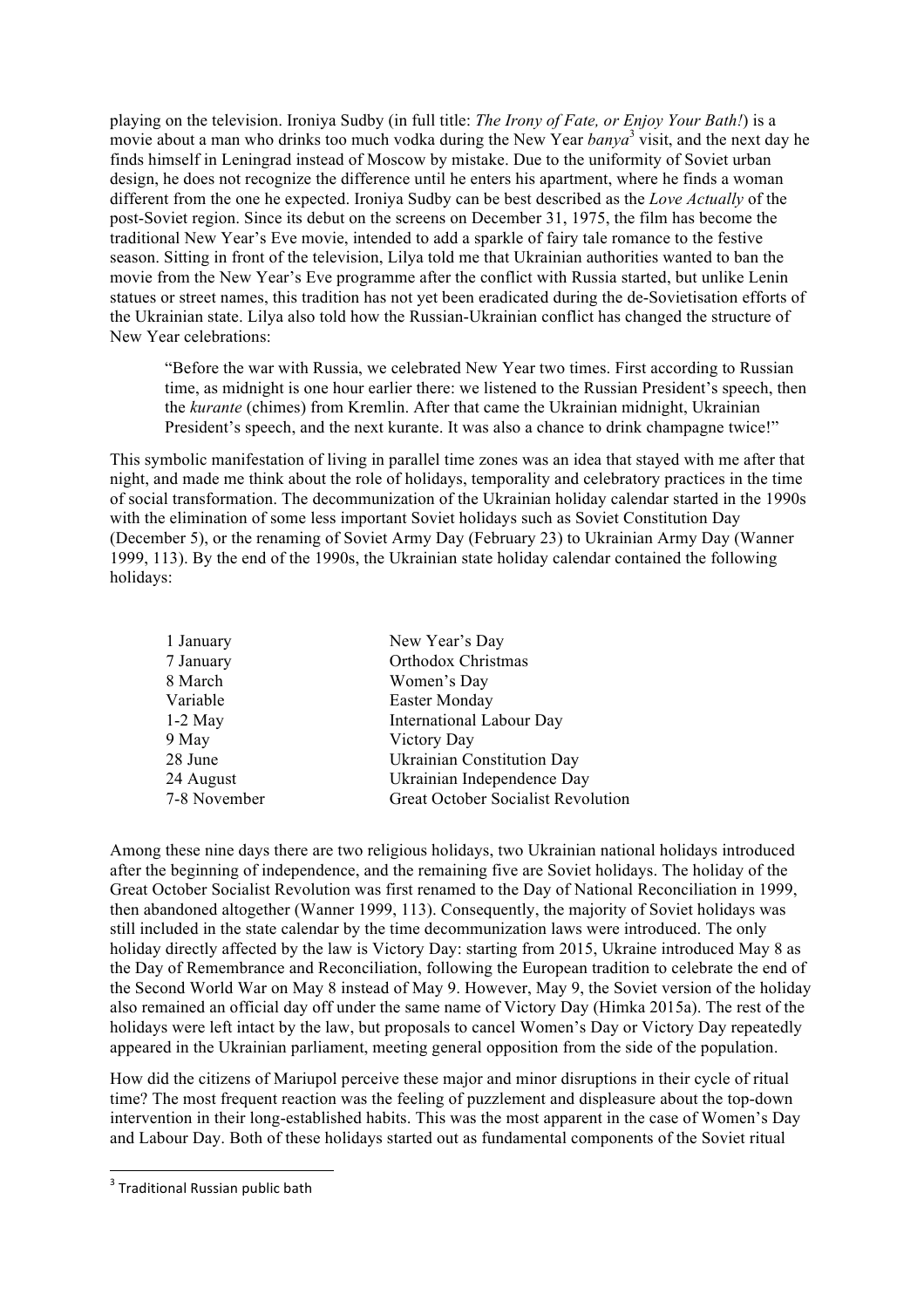cycle, loaded with strong ideological contents, and gained new, personal meanings in the course of time. Catherine Wanner notes that the alienating and emptied out character of Soviet state holidays resulted in a counter-reaction from the side of the population to fill the official rituals with personal meanings: "Soviet citizens refashioned Soviet holidays by reforging meaning into them that was highly individualized and expressed in a highly atomized way" (Wanner 1999, 111). When asking about the changes in the holiday calendar, many of my informants argued that the disputed ideological contents of the given holiday faded away in the popular consciousness long ago, and they have been replaced by more personal symbolic contents. Women's Day, which was made into an official holiday in the time of Lenin, and a non-working holiday under the office of Brezhnev in 1965, originally celebrated the female communist heroes who fought for equality and emancipation. During the last decades of the Soviet period, it gradually became a day to appreciate women in everyday spheres of life, the home and the workplace. In contemporary Mariupol, Women's Day is a serious business. Growing up in the neighbouring Hungary, where the holiday is not a day off, and it did not mean much more than a couple of red carnations given by classmates or male colleagues to the female coworkers, I was astonished by the effort that Ukrainian people invested in the holiday preparations. A couple of days before March 8, shops and supermarkets were filled with flowers, chocolates and a large variety of decorative bags to carry the presents. In the beauty salon I was told, in a somewhat condescending tone, that it is hopeless to get an appointment for the next few days: "We are all booked for Women's Day…" One day before March 8, I visited a local museum of folklore in a neighbouring village, the management, consisting of three middle-aged women, was in excited anticipation for the holiday. While having tea in their office, they shared their opinions about the prospect of cancelling the holiday: "They better not do it! We deserve a day that is finally about us, we are congratulated, getting flowers and enjoying some rest. I don't understand why does this hurt anyone." The similar experiences clearly demonstrate how the political content of a holiday targeted by government policies often turns out to be a mis-hit, provoking anger and resistance in the population. As one of my male informants, a man in his early 60s, formulated: "The 8 of March is not about Clara Zetkin or Rosa Luxemburg, it is about spring, mimosas, tulips, no, tulips are more in May. It is the holiday of spring, we congratulate our women, women flourish, everything is beautiful. For whom is 8 March associated with some tabooed past?"

At the same time, just like during the Soviet times, holidays are not static symbolic objects but exist in a constantly changing social context and their meaning is constantly renegotiated even without the intervention of top-down commemorative policies. This is best shown by the case of Women's Day in contemporary Ukraine. Besides the majority attitude that I described above, there was another type of movement associated with the holiday. In March of 2018, similar to a number of Ukrainian cities, Mariupol also hosted a demonstration of feminist activists which used this day to raise awareness about the pressing gender inequalities in Ukrainian society, and the hypocrisy of a state holiday that celebrates women without addressing the aforementioned inequalities. The feminist march titled "More Than Wives" (Ukrainian: Більше, ніж дружини) was a reaction to the emergence of far-right paramilitary organizations that, besides promoting nationalist and xenophobic ideas, also expressed chauvinistic views about "traditional female roles". The march was organized by the crew Platforma ТЮ, the contemporary art centre that also organizes actions related to human rights issues. I participated in the demonstration held in the main square of the city. It was a strange and poetic scene: a small group of queer and feminist activists, dressed in fake paramilitary outfits, black face masks and glitter, and in front of us, a group of women with a rose in their hands, standing up for "traditional values". The male audience was also present in the square, in the form of nationalist counter-protesters waiting in the corner of the side-streets, and a line of riot police intending to protect us from the possible attacks. We were luckier than protesters in other Ukrainian cities: when the extremist did try to attack eventually, the police were there and protected the demonstration, while in other cities they retreated, leaving the space for a number of physical attacks against participants of the feminist marches. Casualties like this, and the symbolic picture of women standing opposed to each other on the main square, shows that the contested meanings around a public holiday are created in a complex system of private routines, political interests and conflicting value systems.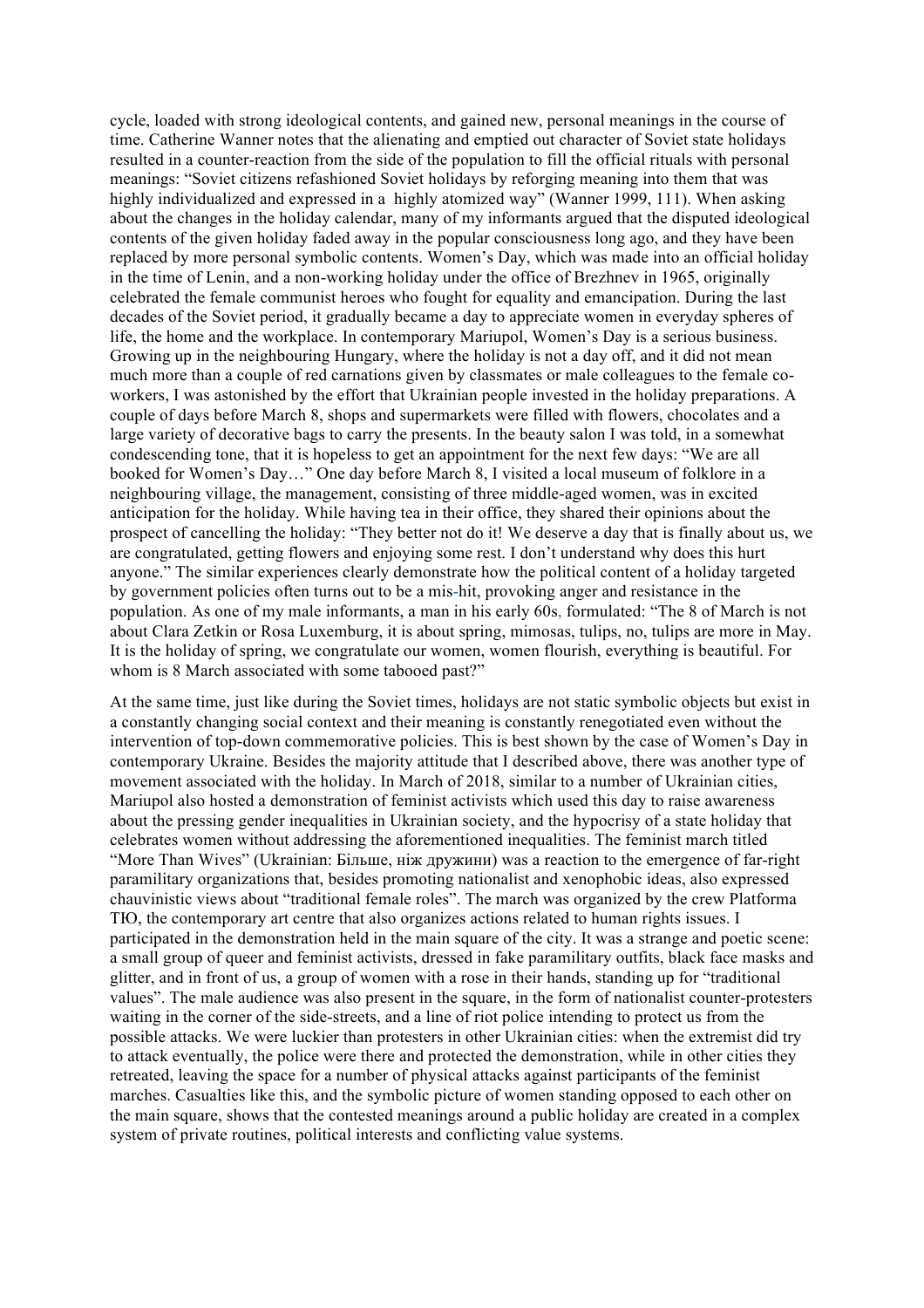#### **Conclusion**

The 2015 package of decommunization laws has been criticized at a number of points. John-Paul Himka argues that the laws "attempt to legislate historical truth" (Himka 2015a), imposing a prescribed narrative of the past from above and, therefore, debilitating any form of social debate regarding the question. Ilya Nuzov adds to this criticism by mentioning that symbolic policies in themselves, without other more comprehensive justice measures, cannot achieve the desired results of social reconciliation (Nuzov 2017, 151). All of the above concerns are reflected in the ethnographic accounts of the Mariupol people. In their own interpretation, the main issues related to the decommunization laws were the externally imposed nature of new narratives, the lack of social dialogue, the lack of in-depth measures to facilitate change, and the disregard of people's existing traditions and value systems. Participant observation also reveals how laws are implemented, resisted or subverted among the local structures, showing the limits of legislative action in the complicated material, ritual and practical textures of everyday life.

#### **Bibliography**

- Barahona de Brito, Alexandra. 2001. *The Politics of Memory: Transitional Justice in Democratizing Societies*. Oxford: Oxford University Press.
- Billig, Michael. 1995. *Banal Nationalism*. London: SAGE Publications.
- Collier, Stephen J. 2011. *Post-Soviet Social: Neoliberalism, Social Modernity, Biopolitics*. Princeton, NJ: Princeton University Press.
- Gaidai, Oleksandra. 2017. "Протистояння Навколо Минулого, Або Пам'ятники Леніну В Центральній Україні (Protystoiannia Navkolo Mynulogo, Abo Pam'iatnyky Leninu v Tsentralnii Ukraini)." *Україна Модерна*.
- Himka, John-Paul. 2015a. "Legislating Historical Truth: Ukraine's Laws of 9 April 2015." *Ab Imperio* April.

———. 2015b. "The History behind the Regional Conflict in Ukraine." *Kritika: Explorations in Russian and Eurasian History* 16 (1): 129–36.

http://dx.doi.org/10.1353/kri.2015.0008

Humphrey, Caroline. 2005. "Ideology in Infrastructure: Architecture and Soviet Imagination." *Journal of the Royal Anthropological Institute*, no. 11: 39–58.

http://dx.doi.org/10.1111/j.1467-9655.2005.00225.x

- Kideckel, David A. 2008. *Getting by in Postsocialist Romania : Labor, the Body, & Working-Class Culture*. Bloomington: Indiana University Press.
- Nuzov, Ilya. 2017. "The Dynamics of Collective Memory in the Ukraine Crisis: A Transitional Justice Perspective." *International Journal of Transitional Justice* 11 (1): 132–53.

http://dx.doi.org/10.1093/ijtj/ijw025

- Olszański, Tadeusz A. 2017. "The Great Decommunisation: Ukraine's Wartime Historical Policy." In *Point of View*. Vol. 65. Warsaw: Centre for Eastern Studies.
- Petrovici, Norbert. 2011. "Articulating the Right to the City: Working Class Neo-Nationalism in Postsocialist Cluj, Romania." In *Headlines of Nations, Subtexts of Class: Working Class Populism and the Return of the Repressed in Neoliberal Europe*. Edited by Don Kalb. New York: Berghahn.

Portnov, Andriy. 2013. "Memory Wars in Post-Soviet Ukraine (1991-2010)." In *Memory and Theory*